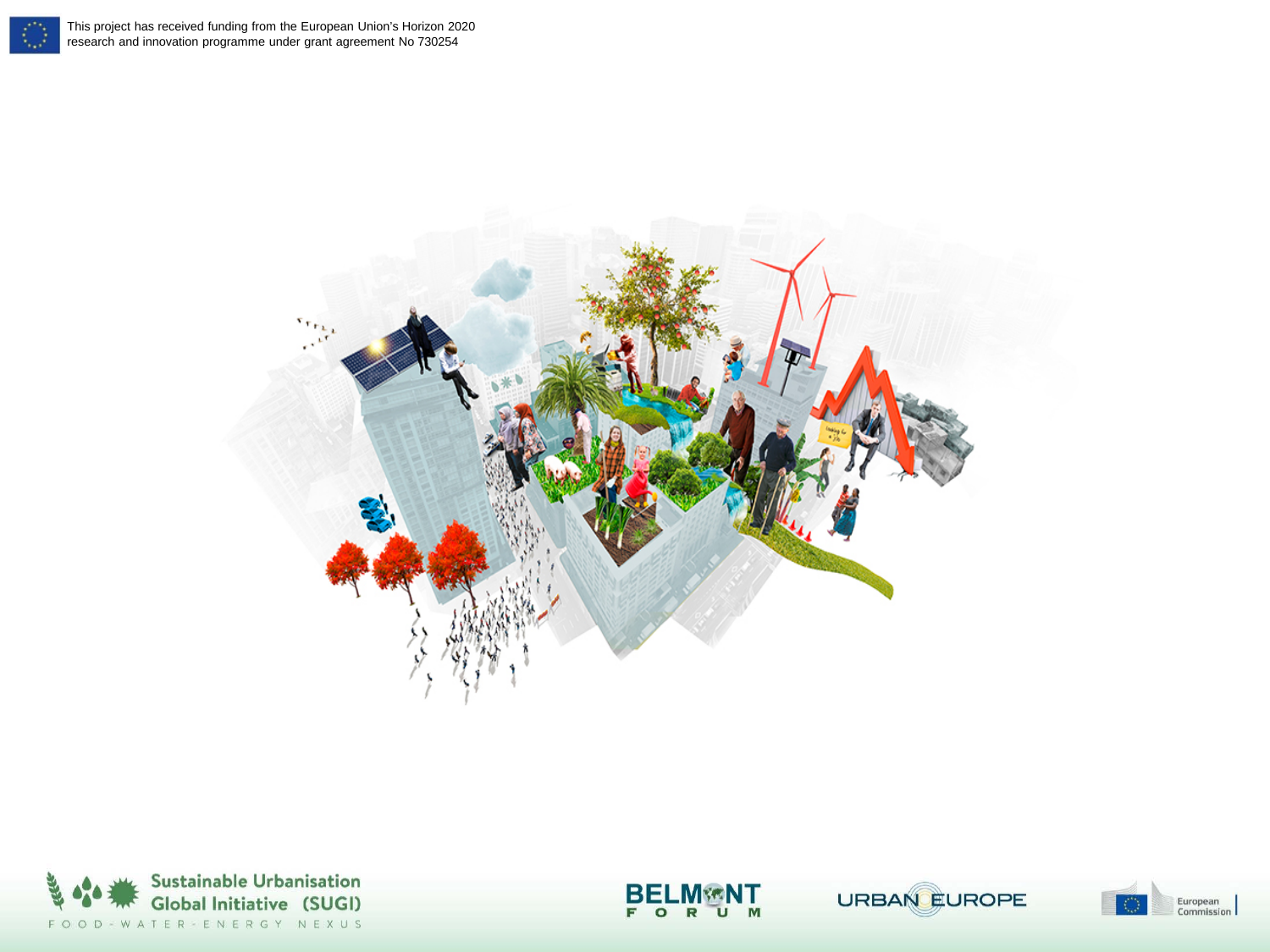# Monitoring projects' progress and impact

Hassan Virji, Chair of the SUGI Expert Committee on Innovation and Impact Delivery

Tina Vuga, Slovenian Research Agency (ARRS)







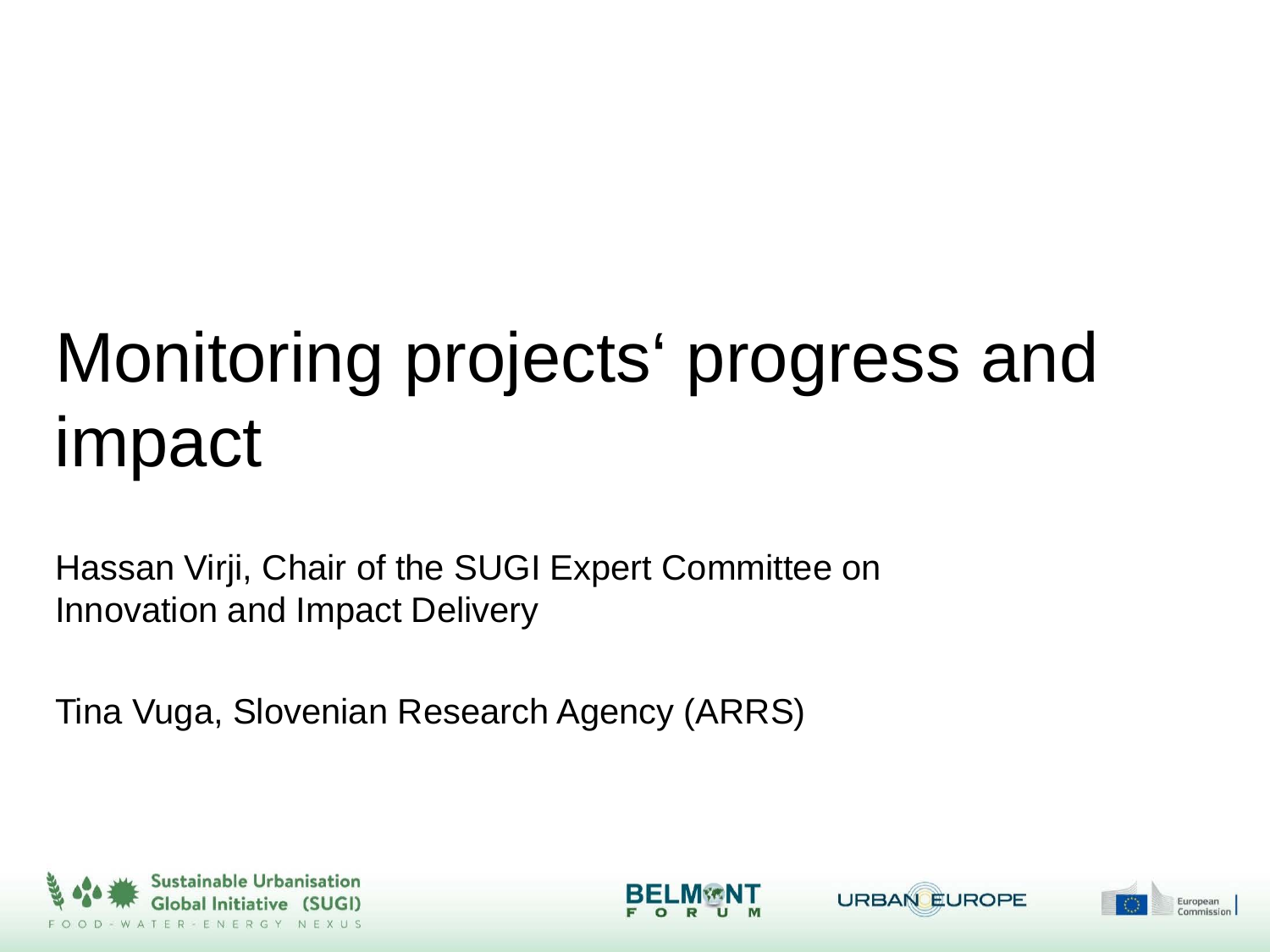## **SUGI approach to monitoring**

- **Novel and proactive approach** to innovation and impact delivery at programme and projects' level
- Objectives:
- $\rightarrow$  Facilitate conditions and opportunities for stakeholder engagement by generating a collaborative environment for the effective innovation and impact delivery to the Urban Innovation Ecosystem.
- $\rightarrow$  Enhance the exchange and liaison in research and innovation.
- $\rightarrow$  Enhance exchange of resulting knowledge/innovation, between European and global communities and markets.



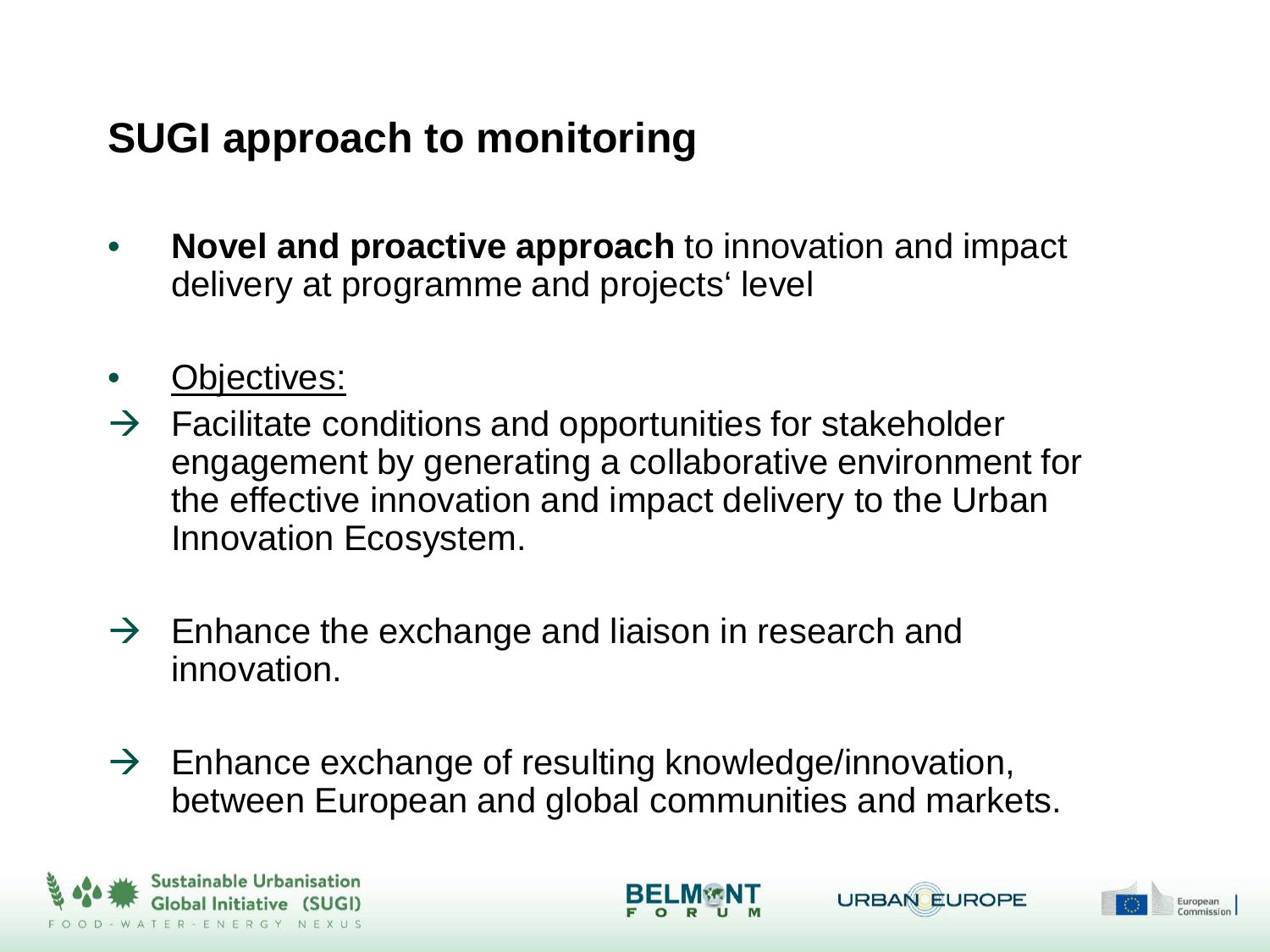#### **SUGI Projects' inputs**

- 2 annual **progress reports**, 1 final report
- 2 annual **policy briefs**, 1 final policy brief
- 2 annual **innovation briefs**, 1 final innovation brief







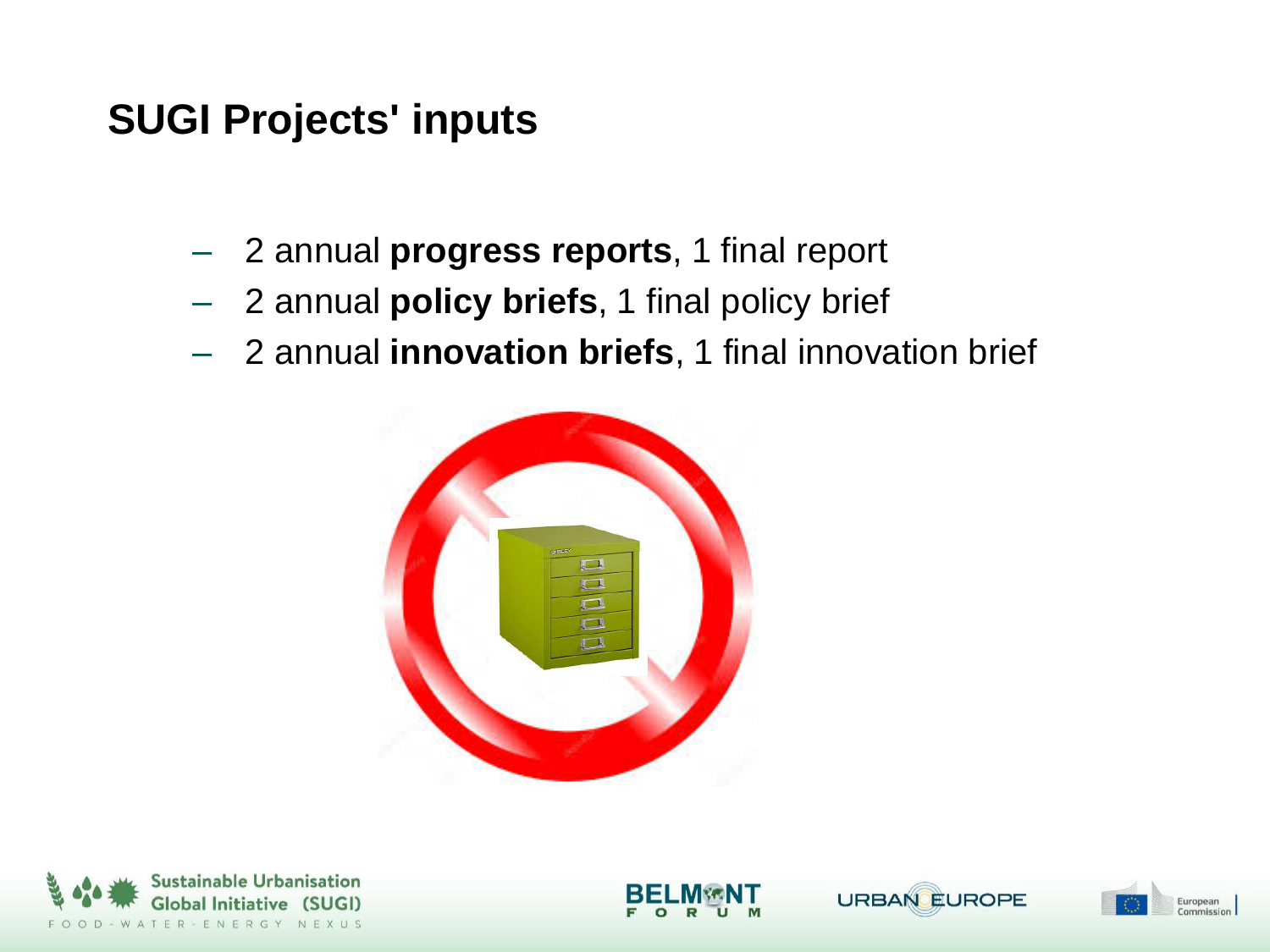# **Novelties, processes & information flows 1/2**

- **SUGI Expert Committee on Innovation and Impact Delivery (ECIID)**
	- 6 globally highly renowned experts with complementary competences - from academia to practitioners

How is ECIID going to operate?

- With the support of the monitoring team the ECIID will develop **a Toolkit** with definitions, indicators and benchmarks to assess innovation and impact projects are making trough their lifetime
- $\text{ECID}$  will meet annually  $\rightarrow$  not to grade projects<sup>4</sup> progress, **rather to support** you with their feedback  $\rightarrow$ **recommendations** on how to further enhance innovationdriven processes and maximise impact of your work



**URBAN EUROPE** 

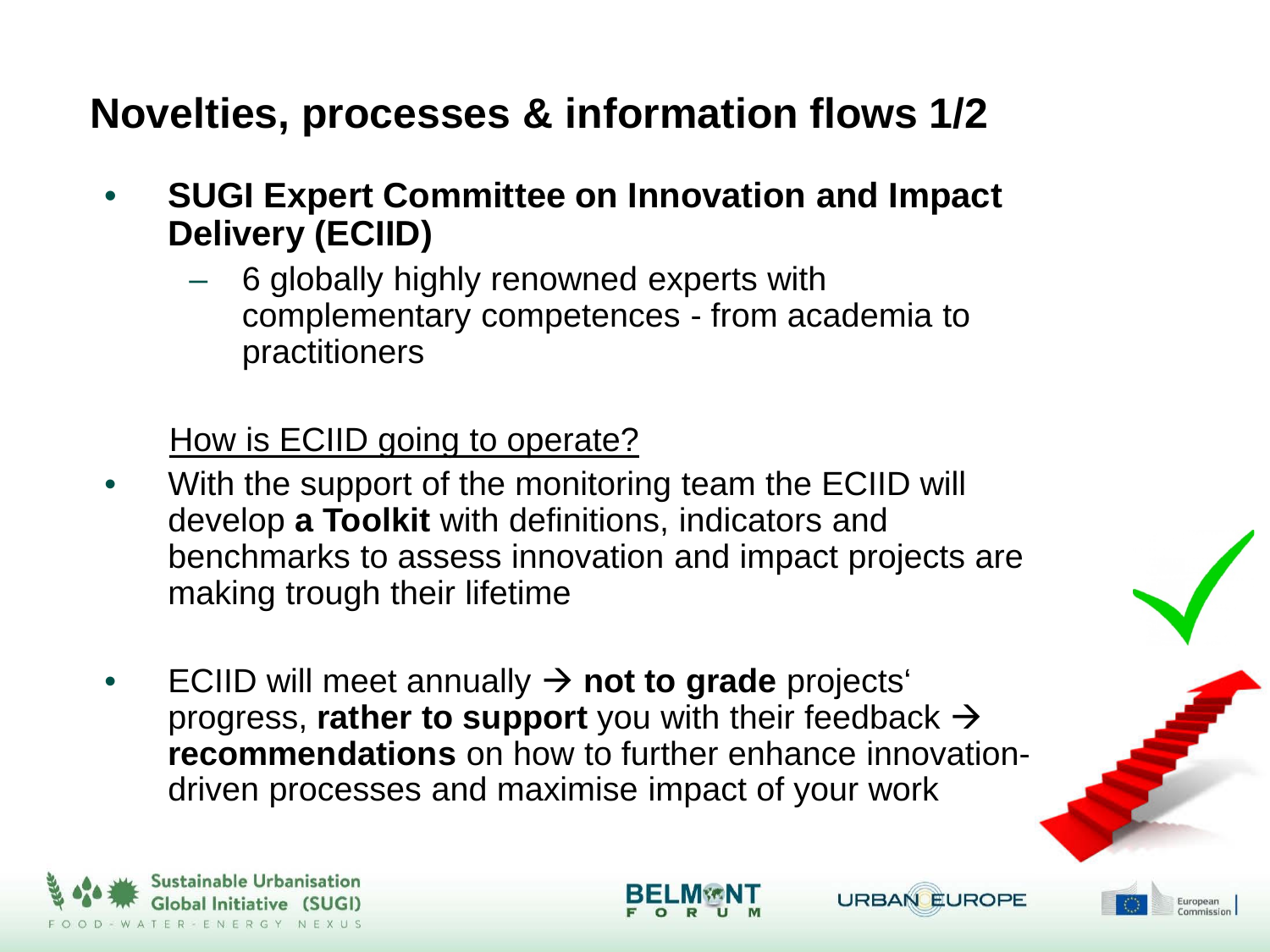### **Novelties, processes & information flows 2/2**

Feedbacks' flows:

- **Project Coordinators' Group** (15, meets twice a year)
- **Project Officers Group'** (15, participate at projects' meetings, link between PCG and ECIID)
- Policy & Innovation Briefs used by the **SUGI Communication team** to reach out to policy makers, cities and industry

\*\*\*

• JPI Urban Europe and Belmont forum FAs (systemic feedback)





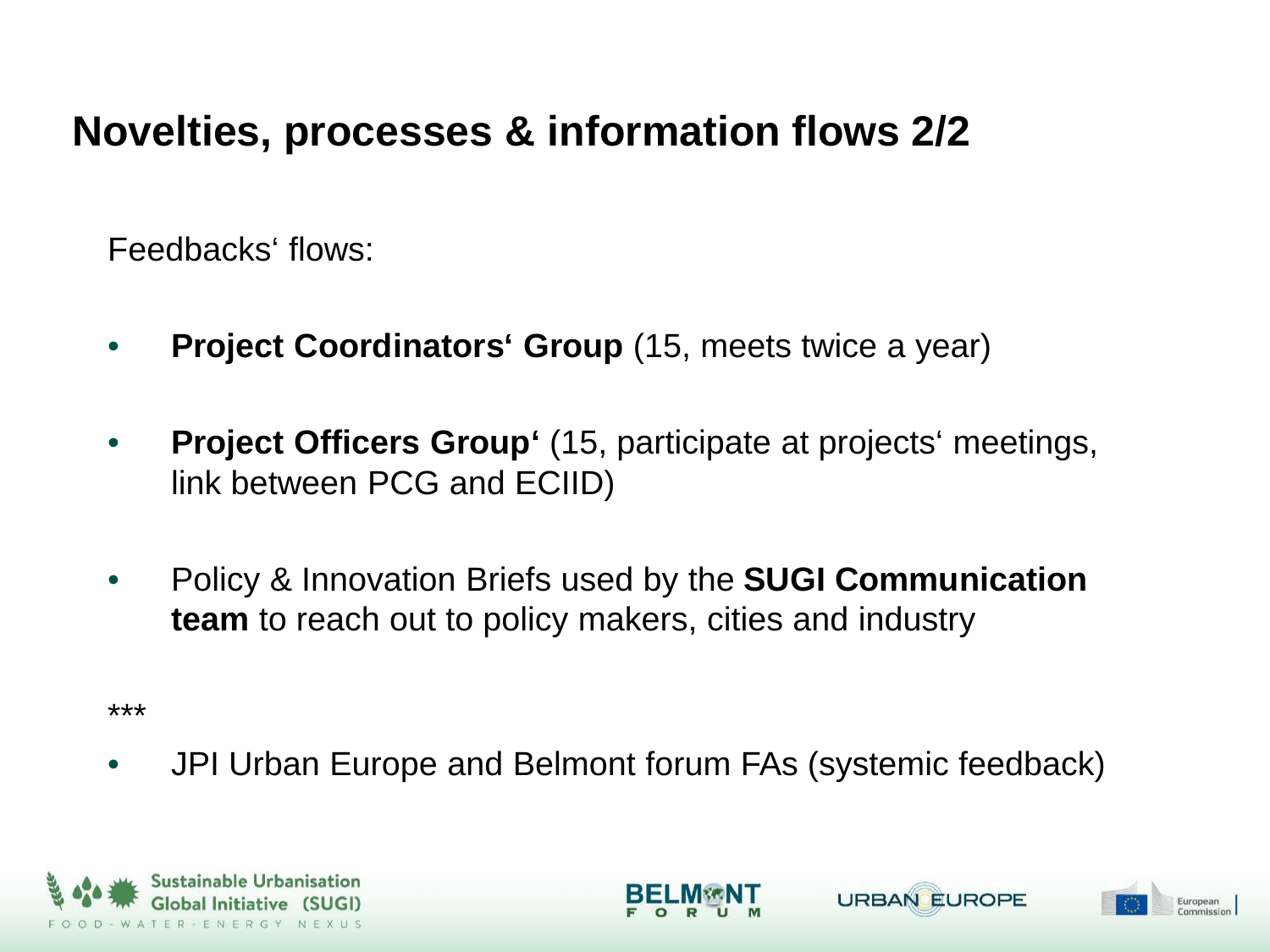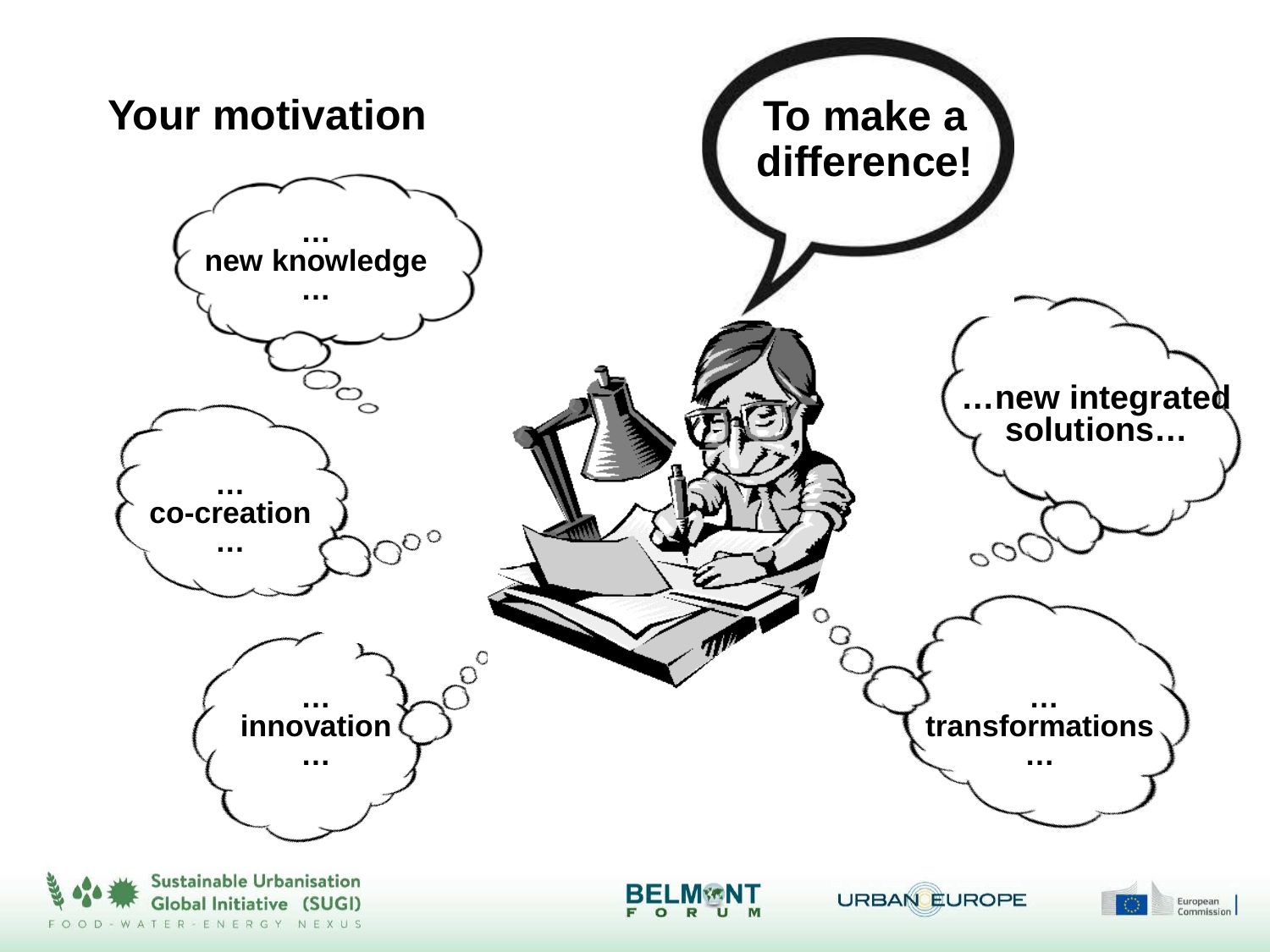## **Our motivation**

By providing expert advice, to support and assist you in opening new pathways to make that difference - to have impact.



European Commission